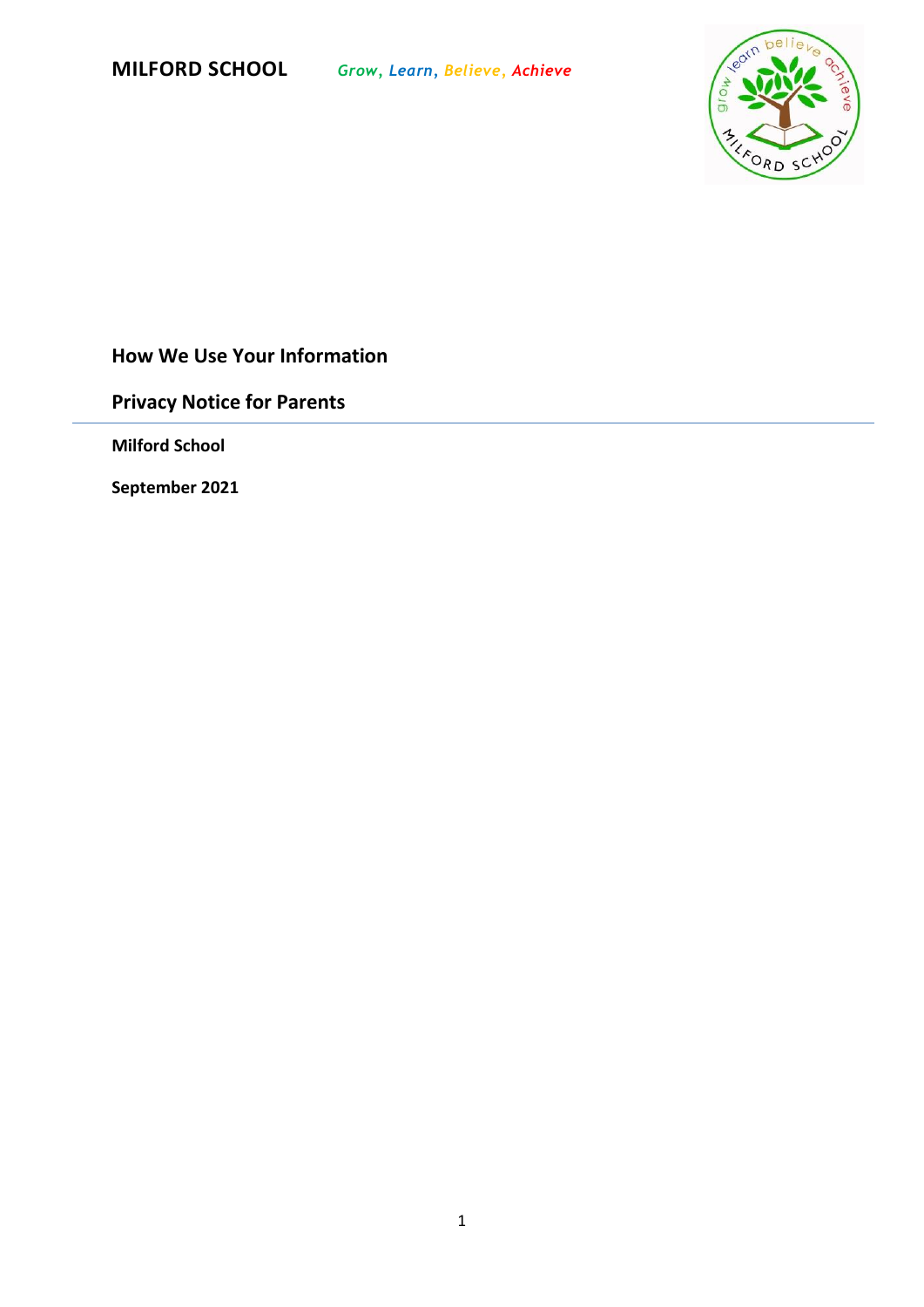

## **Parent Privacy Notice**

### **Introduction**

This notice is to help you understand how and why we collect personal information about you and what we do with that information. It also explains the decisions that you can make about your own information.

If you have any questions about this notice, please contact the School Business Manager.

## **What is personal information?**

Personal information is information that identifies you as an individual and relates to you.

This includes your contact details, next of kin and financial information. We may also hold information such as your religion or ethnic group. CCTV, photos and video recordings of you are also personal information.

# **How and why do we collect and use personal information?**

Below are some examples of the different ways in which we use personal information and where this personal information comes from. The School's primary reason for using your personal information is to provide educational services to your child.

- We obtain information about you from admissions forms and from your child's previous school or nursery. We may also obtain information from professionals such as doctors, social workers and from the local authority.
- We may have information about any family circumstances which might affect your child's welfare or happiness.
- We may require information about any court orders or criminal petitions which relate to you. This is so that we can safeguard the welfare and wellbeing of your child and the other pupils at the School.
- We may use your information when dealing with complaints and grievances made to the School. For example, if you make a complaint or if another parent complains about an issue which involves you.
- We may take photographs or videos of you at School events to use on our School website or Twitter account. This is to show prospective parents and pupils what we do here, to advertise the School and for educational purposes. We may continue to use these photographs and videos after your child has left the School. It will always be made clear to you when giving consent for these activities, how you may withdraw consent at any time and the process for doing so.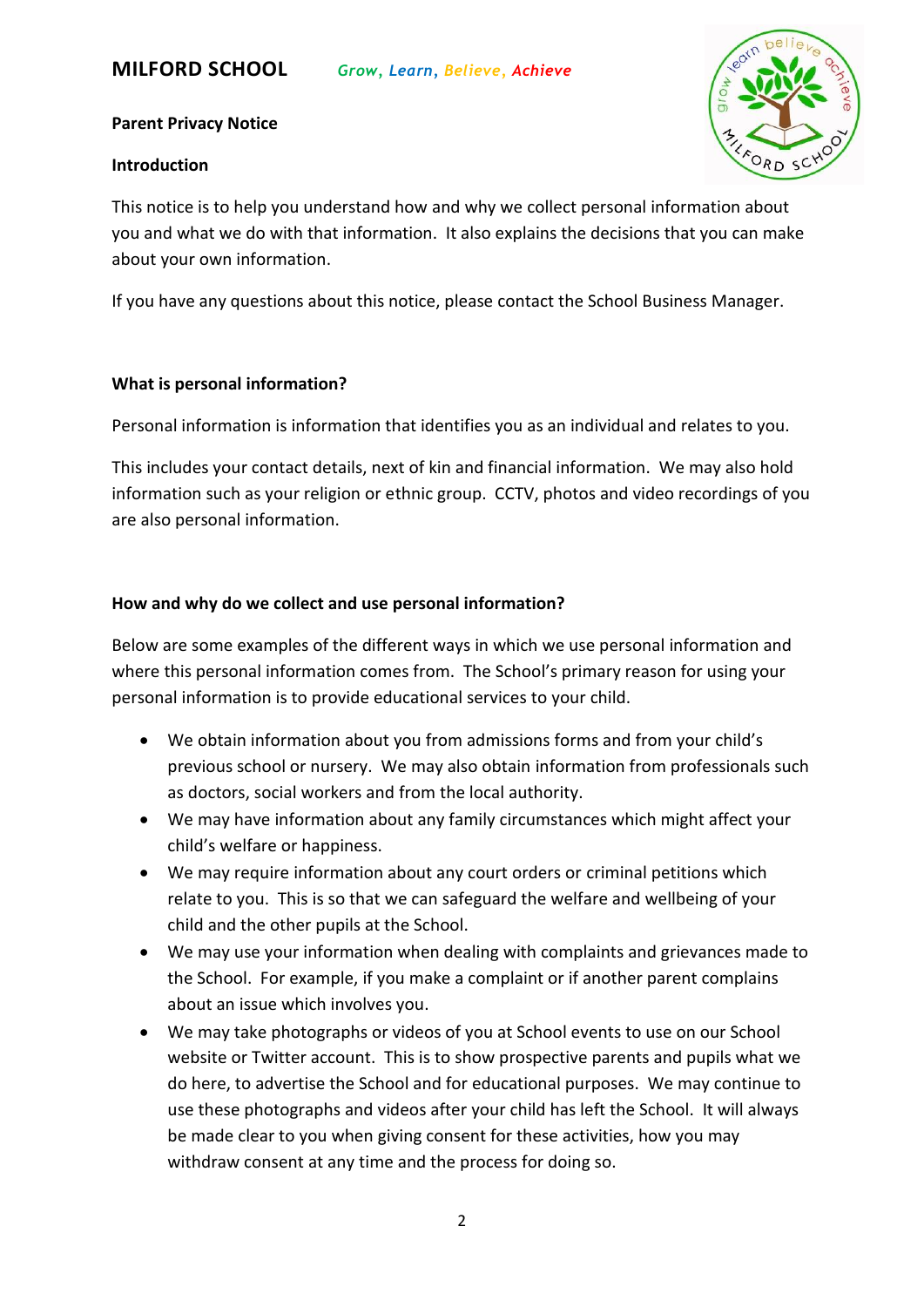- ORD SC
- We may send you information to keep you up to date with what is happening at the School. For example, by sending you information about events and activities taking place (including fundraising activities and events) and the School newsletter.
- We may keep details of your address when your child leaves the School so we can send you any remaining items (for example, exercise books).

# Sharing personal information with third parties

- In accordance with our legal obligations, we may share information with local authorities, as appropriate, Ofsted, the Department for Education, or where we have any safeguarding concerns in order to comply with our legal obligations.
- On occasion, we may need to or be asked to share information with the police.
- We may also need to share information with Surrey, particularly for the purpose of obtaining legal advice.
- Occasionally we may use consultants, experts and other advisors to assist the School in fulfilling its obligations and to help the School run properly. We might need to share some of your information with them if this is relevant to their work.
- We may need to share information with the local authority insurance company, for example, if there is a serious incident at the School or on a School trip.
- We may need to share information with others if your child is on a School trip. For example, the bus company, the group leading the visit e.g. Wisley Educational Centre.
- We may share information with your child's next school, for example, The Chandler C.E. School Witley. The type of information shared may be how the child has behaved at Milford and their Teacher Assessment results.
- If your child leaves us to attend another school we may need to provide that school with information about you. For example, family circumstances for safeguarding reasons.
- We may need to share information if there is an emergency, for example, if you are hurt whilst on School premises or whilst assisting with an educational visit.
- We also use contractors to handle personal information on our behalf. The following are examples:
	- o Arbor- provider of our pupil database software, including pupil; and parent personal information.
	- o Purple Mash- who provide the platform for our 2 Build a Profile pupil software.
	- o We, like all schools, use management information systems for academic, administration and finance purposes and the suppliers of the software may have access to some data.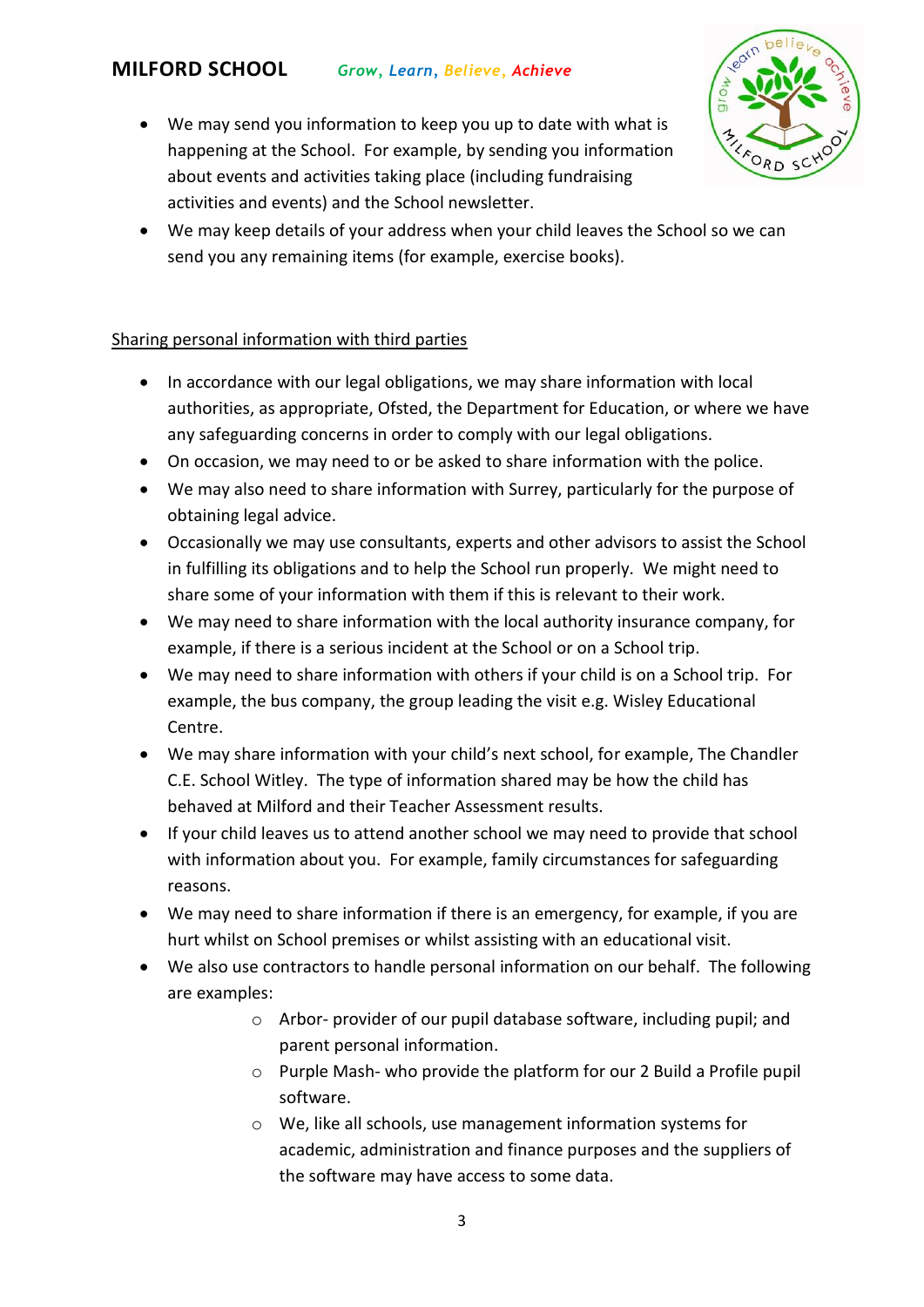The school has satisfied itself that all of the above named providers are GDPR compliant and has obtained written assurances to that effect.



# **How we use the information provided by parents on the Pupil Registration Forms**

This information will be used by the School during the admissions and registration process in order to manage your application/enrolment at Milford School.

For example:

- a) We may contact your child's current or previous setting to ask for some information related to the child's strengths and academic needs to help us best provide for your child.
- b) We may contact other people than yourself who hold parental responsibility to check that they consent to your child joining or leaving the school.
- c) The confidential information/medical form will be used to ensure that we have made any reasonable adjustments/suitable arrangements for your child when they visit/join the school.

This information will be kept by the school for the duration of their time here.

# **Our legal ground for using your information**

This section contains information about the legal basis that we are relying on when handling your information as described above.

#### Legitimate interests

This means that the School is using your information when this is necessary for the School's legitimate interests, except when this would be unfair to you. The School relies on legitimate interests for many of the ways in which it uses your information.

Specifically, the School has a legitimate interest in:

- Providing educational services to your child and to other children;
- Safeguarding and promoting the welfare of your child (and other children);
- Promoting the objects and interests of the School. This includes fundraising and using photographs of you at our school events in promotional material.
- Facilitating the efficient operation of the School; and
- Ensuring that all relevant legal obligations of the School are complied with (for example in relation to inspections).

If you object to us using your information where we are relying on our legitimate interests as detailed above, please write to the Headteacher.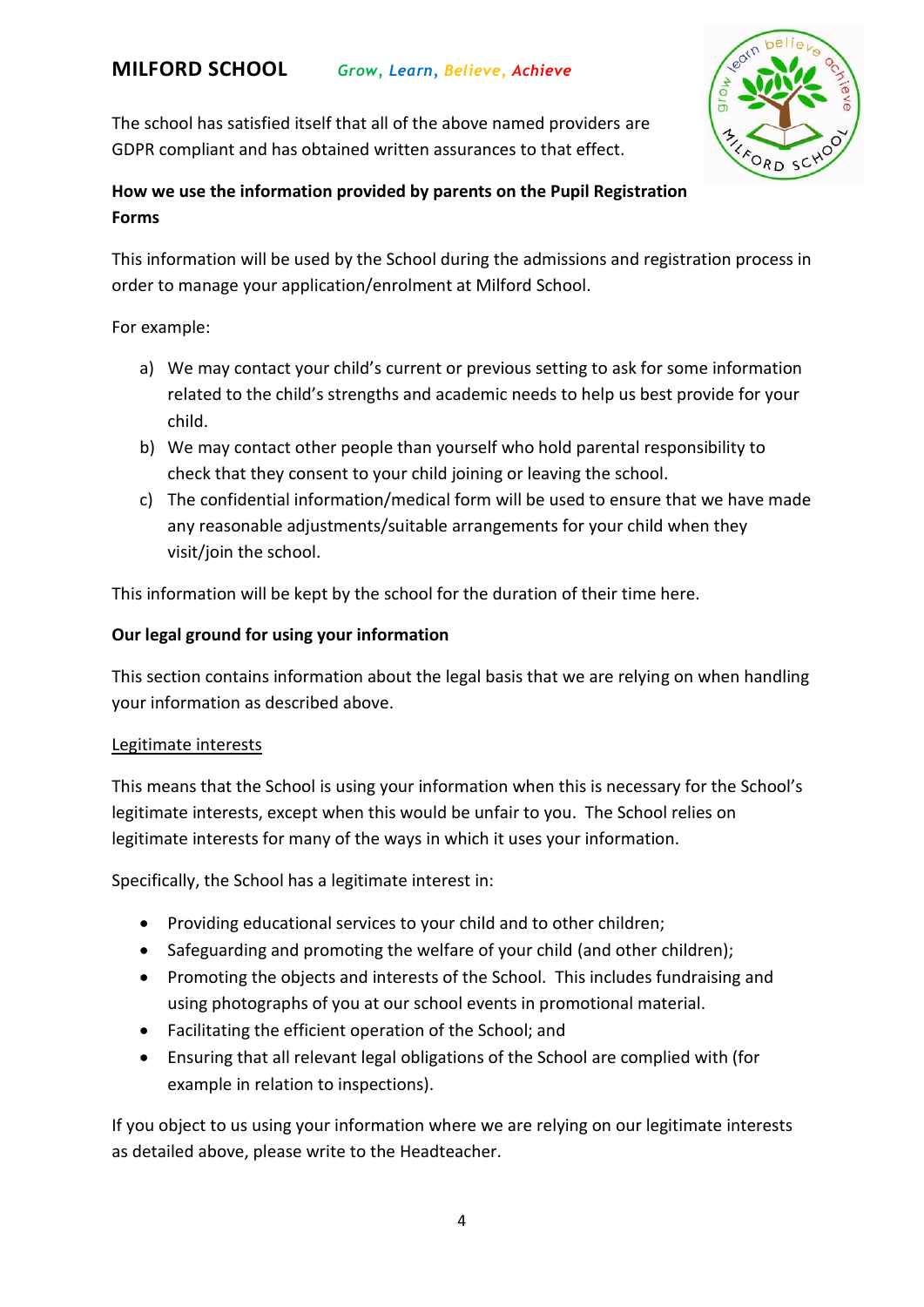

## Necessary for a contract

We will need to use your information in order to perform our obligations under our agreement with you. For example, your name and contact details so that we can update you on your child's progress and so that we can contact you if there is a concern or problem.

## Legal obligation

Where the School needs to use your information in order to comply with a legal obligation, for example to report a concern to Children's Services. We may also have to disclose your information to third parties such as the courts, the local authority or the police where legally obliged to do so.

## Vital interests

In limited circumstances we may use your information to protect your vital interests or the vital interests of someone else (e.g. if they are seriously hurt).

## Public interest

Another ground that the School relies upon to use your information is that it is necessary in the public interest. For example, to provide your child with an education, to look after your child and their classmates when the School is inspected.

The School must also comply with an additional condition where it processes special categories of personal information. These special categories are as follows: personal information revealing racial or ethnic origin, political opinions, religious or philosophical beliefs, trade union membership, genetic information, biometric information, health information and any information about sexual orientation.

# Substantial public interest

The School is also allowed to use special categories of personal information where doing so is necessary in the substantial public interest. This is similar to "public interest" in the section above, for example the School may use special categories of information about you to provide your child with an education, to look after your child and their classmates when the School is inspected.

# Employment and social protection law

There may be times when the School needs to use your information because we are an employer. Also the School may use your information to comply with social protection law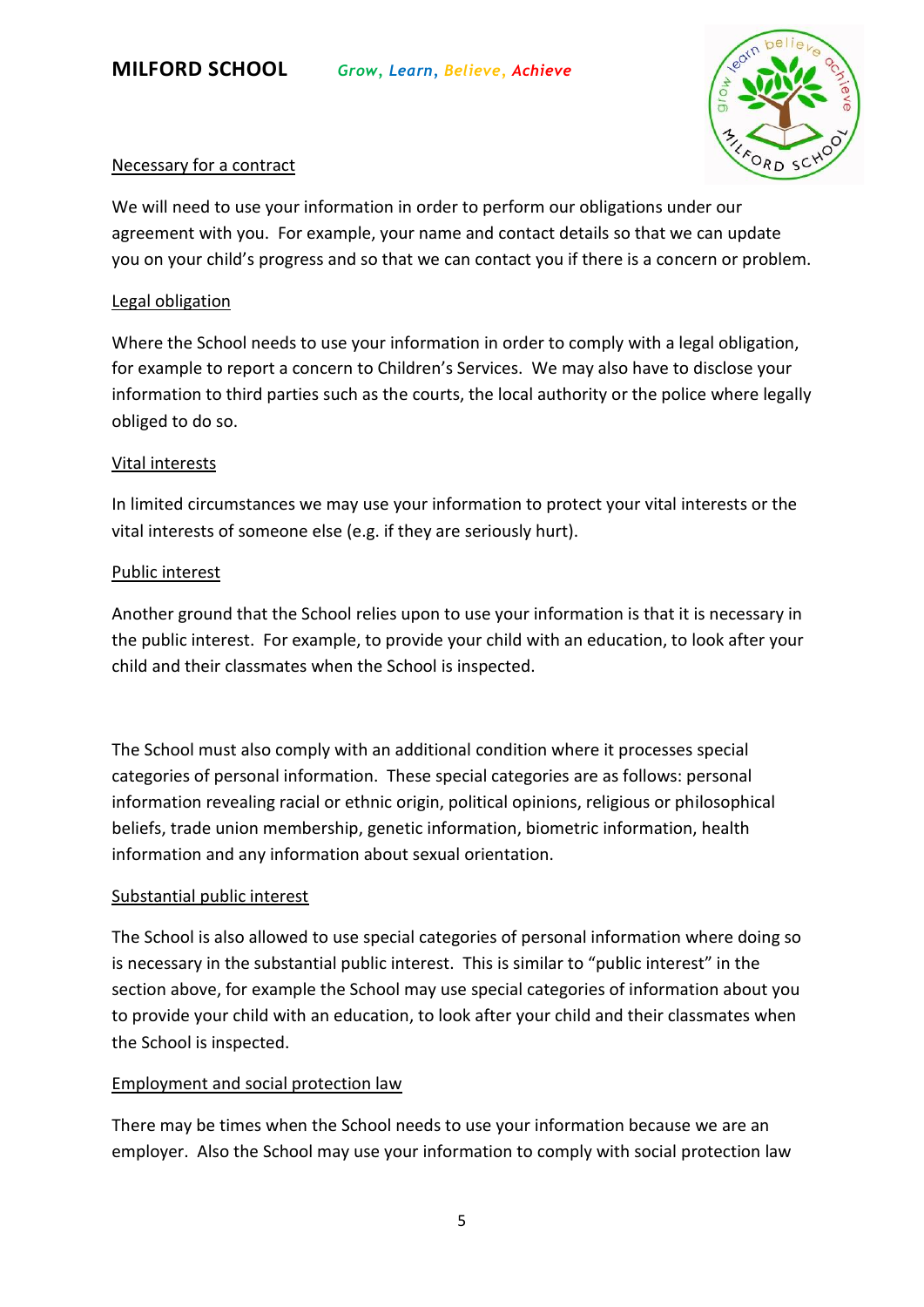(e.g. to look after your child) and social security laws (e.g. to implement an Education, Health and Care Plan (EHCP)).



#### Vital interests

In limited circumstances we may use your information to protect your vital interests or the vital interests of someone else (e.g. if you or they are seriously hurt).

#### Legal claims

We are allowed to use your information if this is necessary in relation to legal claims. For example, this allows us to share information with our legal advisors and/or insurers.

#### Medical purposes

This includes medical treatment and the management of healthcare services and counselling (should they be in place or required).

We may ask for your consent to use your information in certain ways. If we ask for your consent to use your personal information you can take this consent back at any time. Any use of your information before you withdraw your consent remains valid. Please write to the Head if you would like to withdraw any consent previously given.

In some cases we will rely on more than one of the grounds above for a particular use of your information. For example, we may rely on legitimate interests and public interest grounds when using your information for safeguarding reasons.

#### **Sending information to other countries**

We may send your information to countries which do not have the same level of protection for personal information as there is in the UK. For example, we may:

- Store your information on cloud computer storage based overseas; or
- Communicate with you by email when you are overseas (including, for example, when you are on holiday).

The European Commission has produced a list of countries which have adequate data protection rules. The list can be found here:

# [http://ec.europa.eu/justice/data-protection/international](http://ec.europa.eu/justice/data-protection/international-transfers/adequacy/index_en.htm)[transfers/adequacy/index\\_en.htm](http://ec.europa.eu/justice/data-protection/international-transfers/adequacy/index_en.htm)

If the country we are sending your information to is not on the list or is not a country within the EEA (which means the European Union, Liechtenstein, Norway and Iceland) then it might not have the same level of protection for personal information as there is in the UK.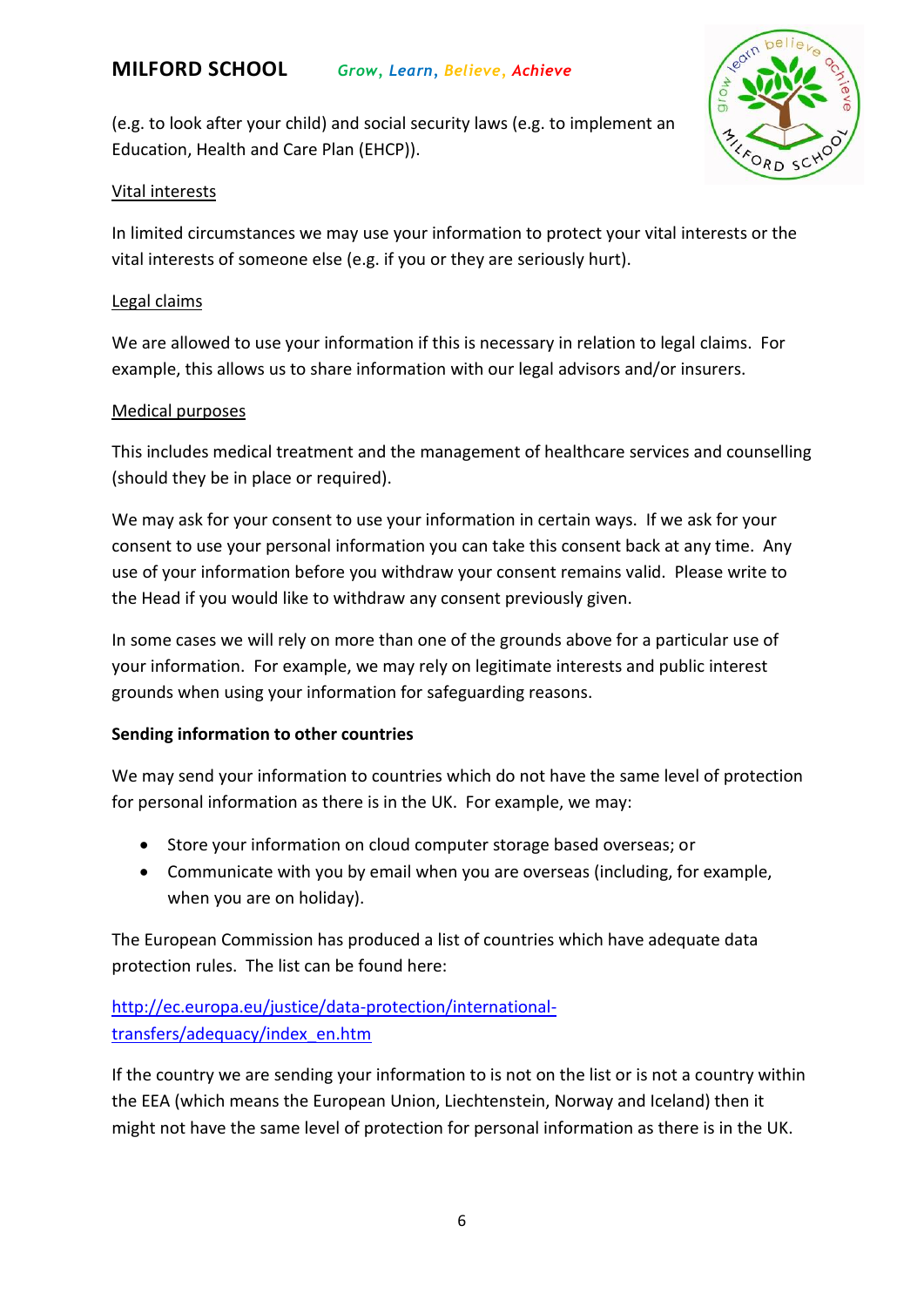

We will provide you with details about the safeguards which we have in place outside of this privacy notice. If you have any questions about the safeguards that are in place, please contact our Responsible Person in

school, Lorraine Breen, School Business Manager, at [finance@milford.surrey.sch.uk](mailto:finance@milford.surrey.sch.uk) or on 01483 422087, or our Data Protection Officer, Rachel Dunnage, at clerk@godalminglearning.org.uk

## **For how long do we keep your information?**

We keep your information for as long as we need to in order to educate and look after your child. We will keep some information after your child has left the School, for example, so that we can find out what happened if you make a complaint.

In exceptional circumstances we may keep your information for a longer time than usual but we could only do so if we had a good reason and only if we are allowed to do so under current relevant data protection law.

We can keep information about you for a very long time or even indefinitely if we need this for historical, research or statistical purposes. For example, if we consider the information might be useful if someone wanted to write a book about the School.

The Government's Independent Inquiry into Child Sexual Abuse is ongoing. Like many schools, we have ceased the routine destruction of records in case they could be of assistance to the Inquiry or made subject to a disclosure order. Once the Inquiry is concluded or the guidance changes, our intention would be to publish specific retention records or the criteria used to determine the retention period for varying types of information.

# **What decisions can you make about your information?**

From 25th May 2018, data protection legislation gives you a number of rights regarding your information. Some of these are new rights, whilst others build on your existing rights. Your rights will be as follows:

- If information is incorrect you can ask us to correct it;
- You can ask what information we hold about you and be provided with a copy. We will also give you extra information, such as why we use this information about you, where it came from and what types of people we have sent it to (to the extent that we are allowed, particularly in respect of confidentiality where child protection/safeguarding information and medical records are concerned);
- You can ask us to delete the information that we hold about you in certain circumstances. For example, where we no longer need the information;
- You can ask us to send you, or another organisation, certain types of information about you in a format that can be read by computer;